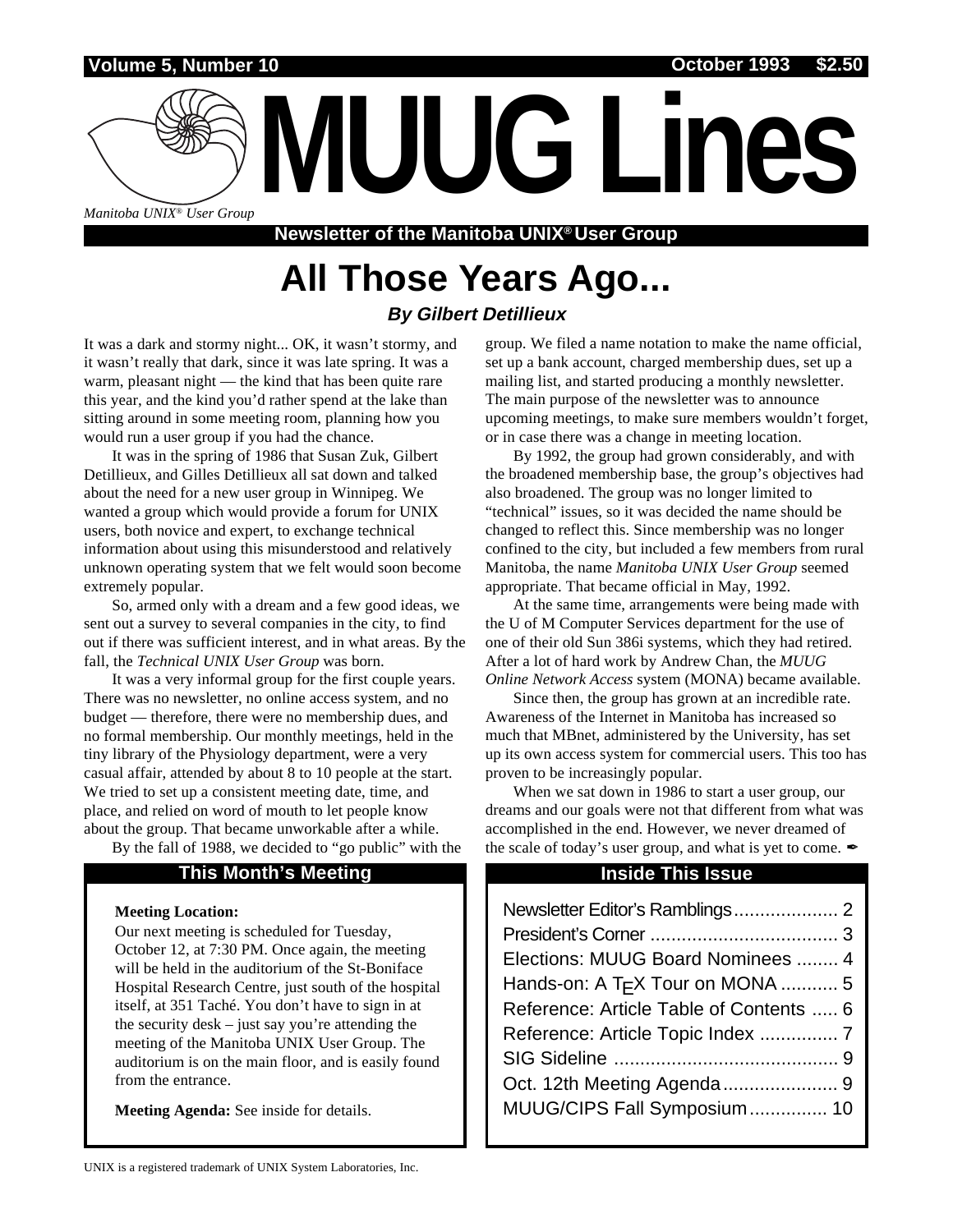# **Milestones, Looking Back, and Moving On**

### **By Gilbert Detillieux**

This issue of the newsletter marks another important milestone for the group. We've been producing the group's newsletter for five years now. Time for a celebration? Maybe, but first, there are a few things to take care of, before I go.

As you look through the issue, you'll detect more than a hint of nostalgia. Since both Susan Zuk and I are stepping down, we wanted to get some last words in. I hope these articles will bring back some fond memories for our older members, and give a bit of historical background to our newer ones.

Five years of newsletters means quite a significant number of articles. I thought it would be a good time to include a comprehensive table of contents and topic index for all these articles. I'd like to thank Andrew Trauzzi for typing in all the information that was used to produce these.

Of course, I'd also like to thank all of the contributing writers, particularly those who submitted articles quite often. My job would have been a lot more difficult if it weren't for your valuable input.

| President:                  | Susan Zuk           | $(W)$ 631-2530 |
|-----------------------------|---------------------|----------------|
| Vice-President:             | Bary Finch          | (W) 934-2723   |
| Treasurer:                  | Rick Horocholyn     | $(W)$ 474-4533 |
| Secretary:                  | Roland Schneider    | 1-482-5173     |
| Membership Sec.:            | Richard Kwiatkowski | 589-4857       |
| <b>Mailing List:</b>        | Roland Schneider    | 1-482-5173     |
| <b>Meeting Coordinator:</b> | Paul Hope           | $(W)$ 237-2361 |
| Newsletter editor:          | Gilbert Detillieux  | 489-7016       |
| <b>Publicity Director</b>   | Gilles Detillieux   | 489-7016       |
| Information:                | Susan Zuk           | $(W)$ 631-2530 |
|                             |                     | (FAX) 694-3901 |
| (or)                        | Gilbert Detillieux  | $(H)$ 489-7016 |
|                             |                     | (FAX) 269-9178 |
|                             |                     |                |

### **Advertising Rates**

| Quarter page         | \$50  |
|----------------------|-------|
| Half page            | \$75  |
| Full page            | \$100 |
| Insert $(1-4$ pages) | \$100 |

Above prices are per issue. The first ad is charged at the full price; each successive month is 1/2 price.

Ad copy must be submitted by the final copy deadline for an issue (usually 3 weeks prior to the monthly meeting) in a format acceptable to the editor. (Please make arrangements with editor beforehand.)

**Internet E-mail: editor@muug.mb.ca**

I'd also like to thank the previous newsletter editors, Darren Besler and Susan Zuk, in a special way. After walking in your shoes for two years, I appreciate the effort you each put into this job before me.

To the next newsletter editor (this will most likely be Andrew Trauzzi, who has agreed to take on this role), I welcome you and wish you the best of luck. I also would like to extend my offer to help with production of the next couple issues, and to contribute articles for future issues.

I'd also like to thank Unisys, who allowed us to use their photocopier in the past, and Xerox, who do so now.

And, last but not least, I'd like to thank those who helped out with stuffing envelopes and mailing the everincreasing number of copies of the newsletter. This has included every member of the board at some time or other, as well as Peter Graham, Pat Bessler, and two of the new board nominees, Brad West and Andrew Trauzzi.

And with that, I end my last column as MUUG Lines editor. See you all at the meetings, at MUUG special events, and online on MONA.

### **The 1992-1993 Executive Copyright Policy and Disclaimer**

This newsletter is ©opyrighted by the Manitoba UNIX User Group. Articles may be reprinted without permission, for non-profit use, as long as the article is reprinted in its entirety and both the original author and the Manitoba UNIX User Group are given credit.

The Manitoba UNIX User Group, the editor, and contributors of this newsletter do not assume any liability for any damages that may occur as a result of information published in this newsletter.

### **Group Information**

The Manitoba UNIX User Group meets at 7:30 PM the second Tuesday of every month, except July and August. Meeting locations vary. The newsletter is mailed to all paid-up members one week prior to the meeting. Membership dues are \$25 annually and are due as indicated by the renewal date on your newsletter's mailing label. Membership dues are accepted at any meeting, or by mail.

> **Manitoba UNIX User Group P.O. Box 130, Saint-Boniface Winnipeg, Manitoba R2H 3B4**

**Internet E-mail: membership@muug.mb.ca**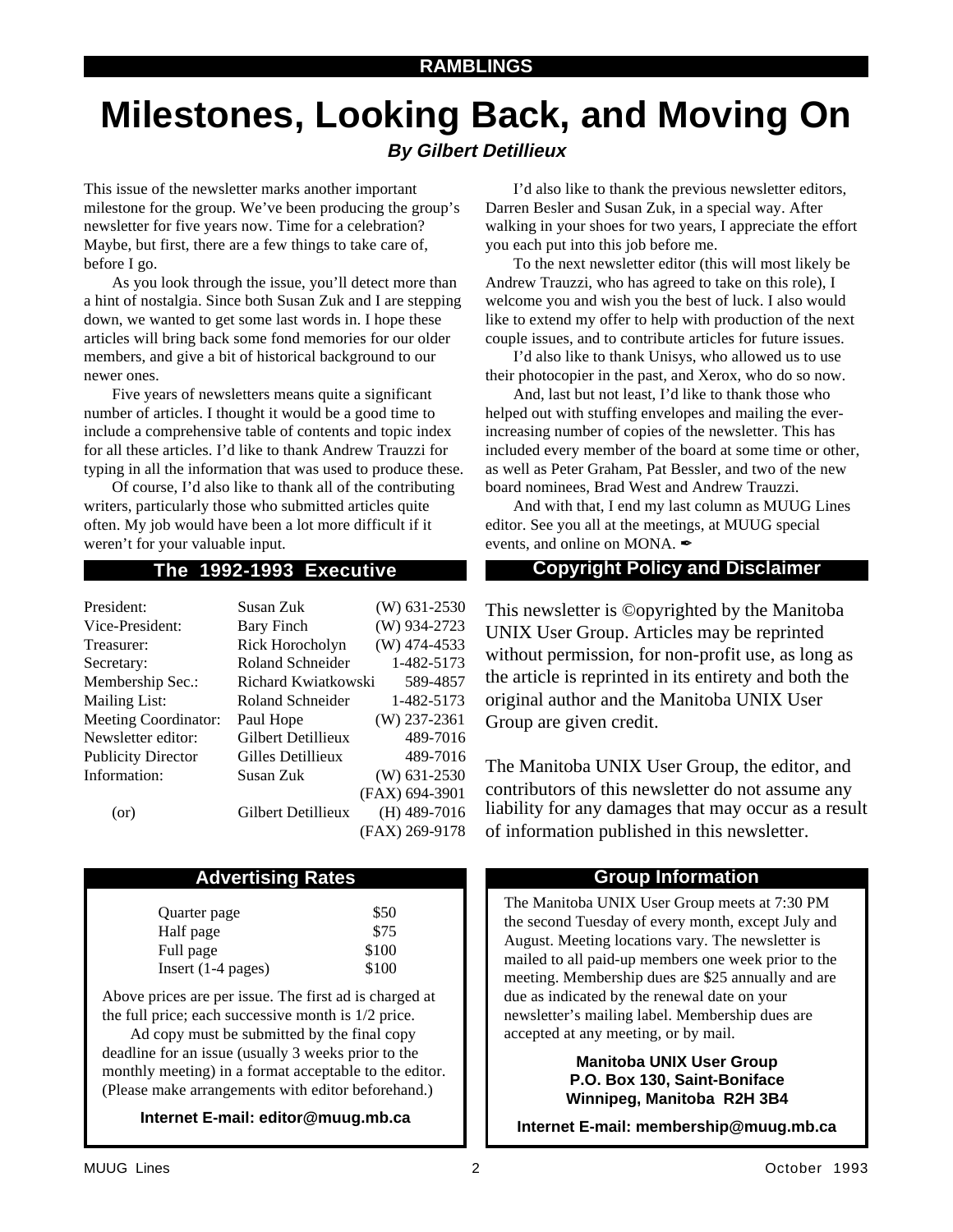# **Any Last Words? ... You Bet!**

### **By Susan Zuk, President**

It is with much emotion that I write my final President's Corner. The 2 years that I have spent in the role of President have been a very rewarding experience. I have had the opportunity to represent the group nationally, through UniForum Canada, as well as on the local level. Besides the pride I have in the accomplishments of the group, my most warm memories are of the many wonderful people I have met and of the fantastic executive members that I have worked with these past years. These are not just covolunteers, they are friends who have been very devoted and dedicated to the group and making it the success it is today. When Gilles, Gilbert and I began the group back in 1986, little did we know or dream of how much the group would grow. The early years found 6-10 of us sitting around a table at the Basic Medical Sciences Building, at the Health Sciences Centre, sharing experiences and knowledge. The growth and interest in UNIX in Winnipeg has been magnified through the interest in MUUG. I can only say that this group will continue to grow and evolve as the market demands.

For those of you who recently joined the group, and others who are just curious, here is an overview of the various accomplishments from the 1992-93 session:

- Open Systems Getting Past the Hype A combined effort between CIPS (Canadian Information Processing Society) and MUUG. A very successful one-day event which provided local, national and international case studies on implementations of Open Systems environments.
- Computer  $Expo A$  booth was used to promote MUUG to the public.
- An increase from 100 to over 160 members Membership has significantly increased over the past year. This showed us that the interest level in UNIX and the Internet is continuing to increase in the community.
- Representation at UniForum Canada Ideas and information was shared at two National Council meetings hosted by UniForum Canada and attended by the local UNIX groups across Canada.
- Internet Access Increased The first full year of UNIX and Internet access has completed with over 100 accounts being activated.
- Corporate Sponsorship A corporate sponsorship program was initiated to obtain support from the business community and allow for the furthering of our programs.
- Publicity Portfolio Created A publicity portfolio was created to help in the promotion of MUUG. Brochures, MUUG mugs and other marketing items have been created.
- MUUG was a sponsor of Health Sciences Campus Computer Fair — MUUG supported this event to promote the group and help the community.
- LINUX/System Admin SIG Formed Our first

special interest group was formed and now meets on the third Tuesday of every month.

• Preparation for the Fall Seminar — Preparations are nearly complete for the third joint event between CIPS and MUUG. The seminar is called "SURVIVAL — Riding the Technology Wave."

This has been another very busy year for MUUG. This also shows the effort that is put forth by some very hard working people. The amount of time it takes to perform some of these tasks is quite staggering. This is why I can truly say that attaining these accomplishments is something that the volunteers of the group can be very proud of. I thank the many people who have given their free time to this organization.

The events for the year have already begun with the well attended meeting on September 14th. The meeting was attended by over 270 people. This exemplifies the interest in the Internet. Dr. Roger Taylor provided us with some background information on the Internet. He spoke on how to use the communications facility, the size of the network, as well as some of the projects being performed through the Internet. Afterward, Mr. Bill Reid, from the University of Manitoba, spoke about MBnet, for commercial Internet access. He explained how people can obtain access to the Internet through the University network. Finally, Gilbert Detillieux, from MUUG's Computer Use Committee, spoke on how to obtain access to the Internet through MUUG's computer system. He defined the relationship between the University and MUUG and how to decide if access should be obtained from one or the other's service. Thank you to all those who spoke at the meeting and to all the members who came out to listen to our speakers.

Beside this event, the outgoing board has begun the process of planning the new year with many great meeting topics. This will allow the new board a chance to learn the ropes before having to put forth new projects. The new board will have many new faces as many of the current executive are stepping to the sidelines to allow for fresh ideas.

The board will most likely be elected by acclamation. What we will be doing is having the members provide a show of hands to accept the slate of nominated candidates. They will be introducing themselves to you so you will know who they are. Come to the monthly meeting and participate in welcoming the new board.

Finally, I would like to thank the current board for all their hard work and dedication. We had one great year. I would like to wish the new board a warm welcome. I know that it will be as rewarding an experience for you as it was for me and the rest of the board. All the best to all the group members. Thank you for all your support and I'll see you at the October 12th meeting.

P.S. Robert Li, thank you for the gavel — it's just what our meetings have been missing! It was a nice thought.  $\mathcal I$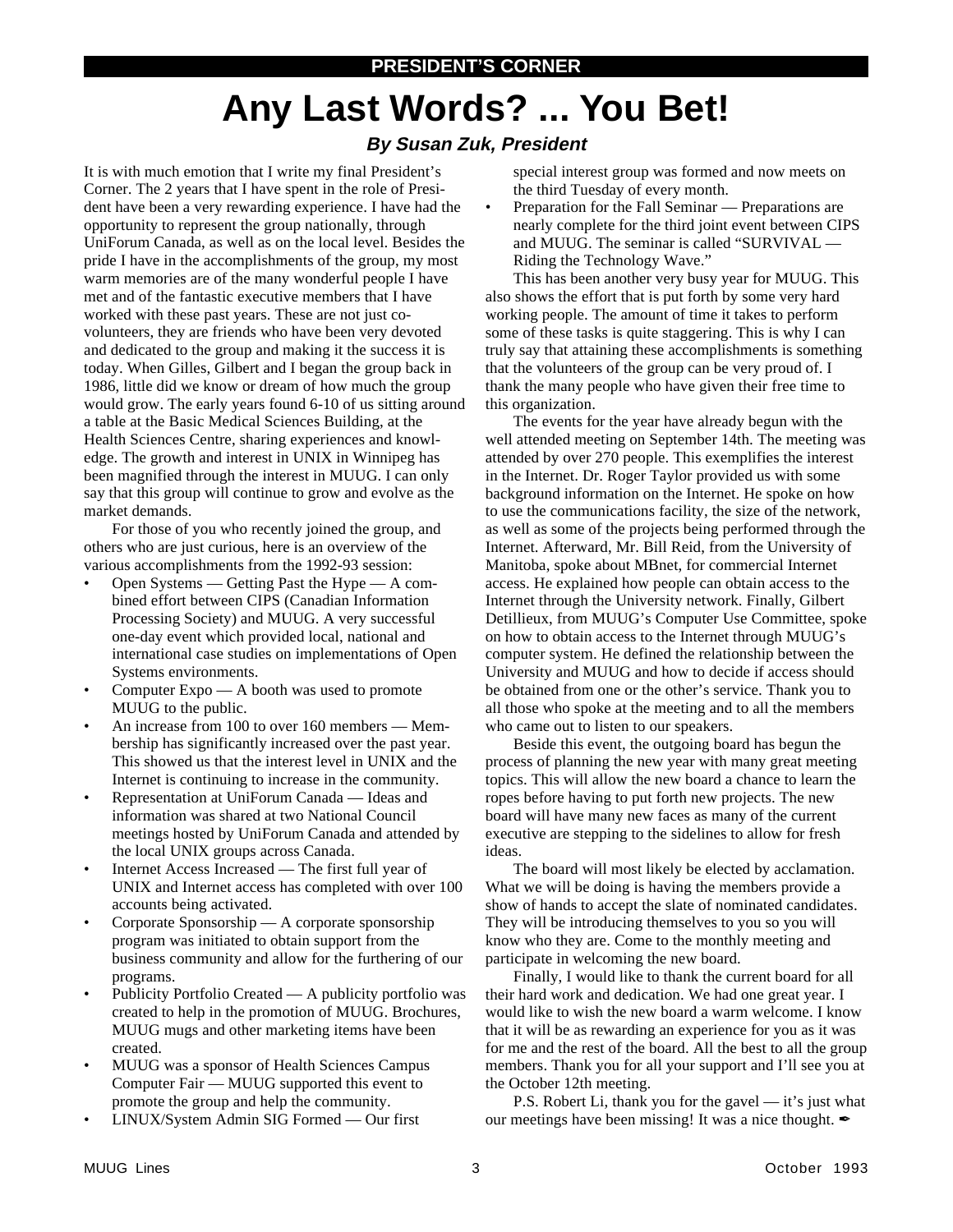### **ELECTIONS**

## **Meet the MUUG Board Nominees for '93/94**

Since the preliminary list of nominees was published last month, we've had one additional nomination — Andrew Trauzzi — but also two withdrawn nominations — Kirk Marat and Roland Schneider. This leaves us with a slate of eight nominees, which is exactly the number to be elected to the board. According to the MUUG by-laws, the nominees are therefore deemed to be elected by acclamation. This will be made official with a vote on a motion to accept the new board, most likely by show of hands, at the October MUUG meeting. Here are the eight nominees.

### **Ramon Ayre**

Ramon has 11 years experience in the information systems marketplace. Ramon spent 2 1/2 years with Computer Innovations in Winnipeg before joining Computerland of Winnipeg. At Computerland Ramon became the top Sales Person in his first year and moved to the Large Account Marketing Team, where he was instrumental in acquiring accounts such as Manitoba Hydro, ICG Liquid Gas, and many Manitoba Government departments. As Vice-President of CSB Systems Ltd., Ramon has been involved in the marketing and implementation planning of over 100 UNIX sites over the last seven years.

Ramon has a certificate in Business Management and is well respected in the Winnipeg business community for providing superior client support, both during and after the sale.

### **Bary Finch**

Bary Finch has been with IBM for four years as a Systems Engineering Representative. He has specialized in AIX and the RISC System/6000 since its announcement. Previously he has worked as a Systems Analyst in the Engineering Department of Versatile Farm Equipment, and as a Programmer Analyst at both Westfair Foods and Canadian Indemnity. Bary holds a B.Sc. in Computer Science from the University of Manitoba.

Last year Bary was the Vice President of MUUG, serving his first term on the board. In this term he worked with Susan Zuk, President, to develop the Corporate Sponsorship program, and helped start the first Special Interest Group (SIG) for MUUG. Bary looks forward to another year of serving on the board, and helping MUUG grow even more to meet the needs of the membership.

#### **Paul Hope**

Paul Hope has been a member of MUUG (on & off) for four years and presently holds the executive position of Meeting Coordinator. He is employed by St. Boniface General Hospital Research Centre as Coordinator of Audio Visual & Information Services, a position which includes responsibility for administering two Unix boxes (SVR3 & SVR4.2) with approximately 30 users, network planning & administration, general computer support and many other non computer-related duties. Although Paul's educational & past work experience has been primarily Audio-Visual rather than computer oriented, he has approximately 4-5 years experience with Unix and is just starting to feel somewhat competent in a *few* areas.

### **Rick Horocholyn**

Rick Horocholyn is presently employed at Manitoba Hydro in the Financial Planning Dept. as Sr. Financial Consultant. His responsibilities are the development and support of financial forecasting and modeling tools. The systems he has built in the past four years have been almost exclusively on UNIX machines, and, consequently, he has had to learn UNIX from both a user's and a system administrator's perspective. His education includes a Mechanical Engineering degree and an MBA.

He has been a group member for over three years, and has found comfort in the accessibility to other expert members when he needed specific UNIX "how-to" details. For the past two years he has served as treasurer, and set up the group's financial statements using a shell-script-based accounting system.

### **Rory Macleod**

Rory Macleod is an Integrated Systems Consultant for the Midwest District of Xerox Canada Ltd. Having only recently joined MUUG, he is the newest member to be a board nominee. Recently, Rory has gratiously helped with the production of the newsletter — Xerox has agreed to photocopy the newsletter as their form of corporate sponsorship of MUUG.

### **Greg Moeller**

Greg Moeller works for MTS (Manitoba Telephone System) in the central office. His official title is a Frameworker. He has been employed there for 8 years. He joined MUUG in the summer of 1992. Last year, at one of the MUUG meetings, he gave a presentation on Linux. He also maintains the Linux area on Mona. His hobby is computers. He currently has approximately 6 computers in the house. The wife's computer runs under MS-DOS and Windows. Four of the computers run Linux. Eric the BBS is running under DR-DOS (soon to be running Linux). These six computers (five of which are networked together (Ethernet TCP/IP)) comprise 47 megabytes of RAM and 1.1 gigabytes of mass storage.

### **Andrew Trauzzi**

Andrew Trauzzi has been with the City of Winnipeg for 5 years as a programmer/analyst. He has been working with UNIX since 1986, and currently works with UNIX machines both at home and at work. His current project could be described with a large number of buzzwords, but can be summed up as a tax certificate request system using C++ and Sybase on PC and UNIX platforms. Previously, Andrew obtained his B.C.Sc. at the U of M, and has been an active member of the MUUG for two years.

### **Brad West**

Brad West is presently employed at Freshwater Fish Marketing Corp. as an Automation Control Specialist. His responsibilities included administering the Unix system for the plant data collection system, along with hardware/ software support for PCs and design of the plant's computer controls. He's been involved with Unix for four years, and is a beginner to intermediate level user.  $\mathcal I$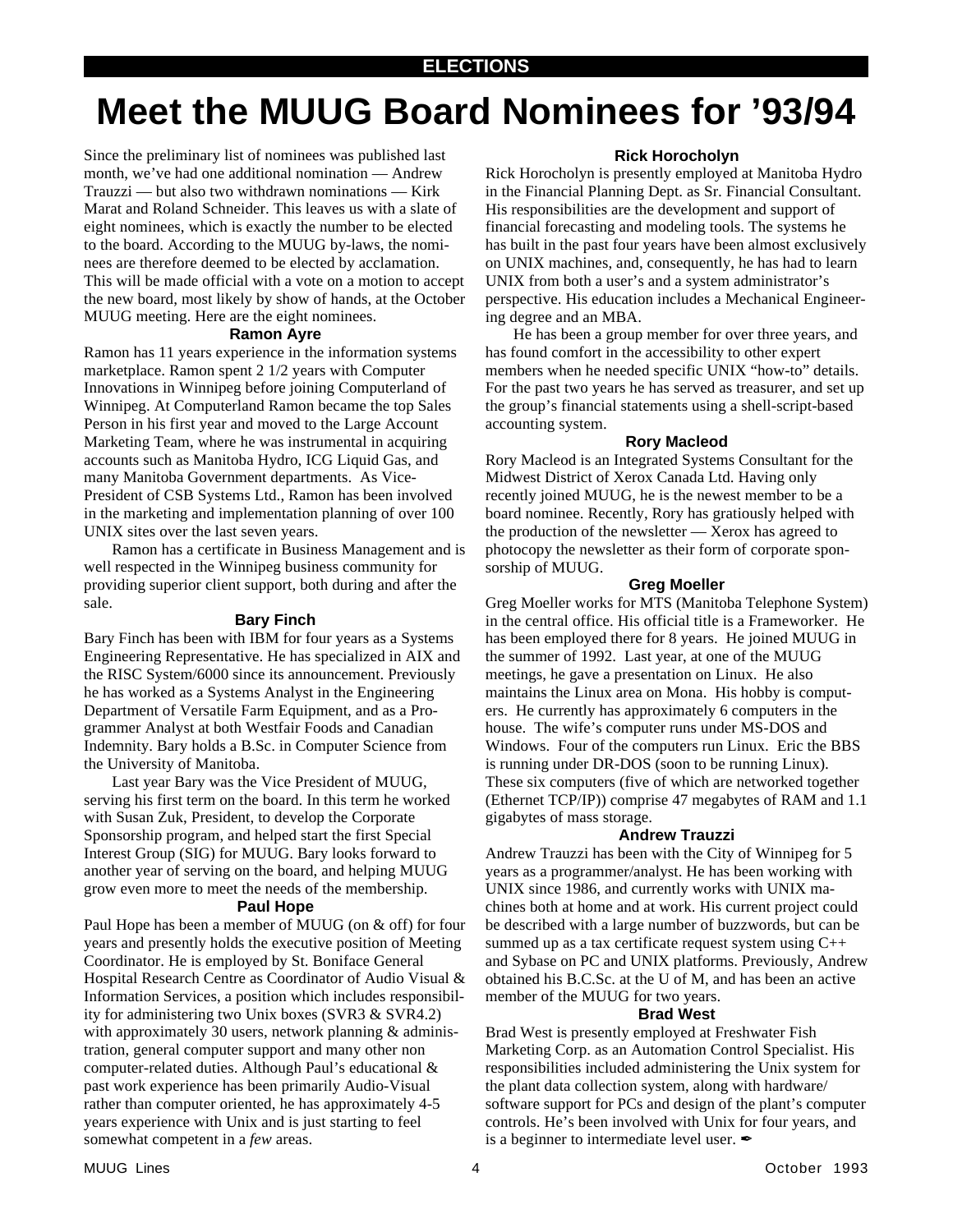## **HANDS-ON A TEX tour on MONA**

## **By Michael Doob, Department of Mathematics, University of Manitoba**

we collectively shrug our shoulders and say, "So what?". If you are interested in making high quality typeset documents, especially those containing mathematics, then  $T<sub>F</sub>X$  is the best software going. It is used world-wide and has actually become a language for interchanging papers via email among mathematicians. The T<sub>E</sub>X setup is a little complicated to follow at first, but with a little background it makes sense. What we'll do here is explain how to use T<sub>E</sub>X to produce some output, and then take a little tour of the file system.

Let's try a simple test. There are files called

/usr/local/tex/setup.csh

(for the C shell) and

/usr/local/tex/setup.sh

(for the Bourne shell) on MONA. Use source on the appropriate file to set up some working parameters (if you use T<sub>E</sub>X often you might want to do this automatically as part of your login script). Now create a file called first.tex with your favourite editor and put in it the line

Here is some \TeX. \bye

The file first.tex is called the source file. Next let's run TEX on the source file, i.e., enter the command

tex first

and see what happens. If all goes well, you'll get something like This is TeX, Version 3.141 (C version d) (first.tex [1] ) Output written on first.dvi (1 page, 240 bytes).

Transcript written on first.log.

This means that your have completed one page and the new files first.dvi and first.log have been created. We call the file first.log the log file and it contains a copy of the output that went to the screen plus some other stuff. The file first.dvi is machine readable only, but it is what is necessary to produce the hard copy. The T<sub>E</sub>X program itself only produces the .dvi file. Another piece of software, a device driver, is neededfor each piece of hardware (screen, laser printer, typesetter, etc.), and with the driver it is possible for a human to see what TEX has produced. There are actually good reasons for this. For one, it is relatively easy to write a device driver; it is vastly less complicated than the TEX program itself. For another, it gives the user some assurrance that the output viewed on a screen will be exactly the same as that which appears later as printed output.

We have one device driver on MONA. If you invoke the command

dvips first -o

*The text for the above article was created as a source file for TeX — a plain text file, with embedded TeX commands. The file was then processed with the "tex" command, to produce a DVI file, which was then converted to PostScript using the "dvips" utility. The "ps2epsi" utility, which is part of the Ghostscript package, was then used to compute a bounding box, to make it easier to place and size the PostScript file as a graphic in this PageMaker publication.*

We can now use TEX on MONA. Is this interesting or should a new file first.ps will be created; this is a PostScript file and can be viewed or printed on any PostScript device.

> Device drivers for many different types of hardware exist. There are (free) copies of drivers for X-windows, Hewlett Packard Laser Jet printers, ink jet printers, and Epson dot matrix printers. Ghostscript can view the PostScript output, of course, and it can also make files for printing on non-PostScript devices such as dot matrix printers.

> When TEX runs, it uses several auxiallry files. The most important type is the .tfm file. The text used in our first.tex file above, for example, uses a font called cmr10. To do this a file called  $cmr10$ . tfm is used by T<sub>E</sub>X to get the "T<sub>E</sub>X font metrics" of the characters in that font. These include the height and width of all the letters, for example. Normally when certain pairs of letters are adjacent, they are moved closer together for further apart to give a more balanced appearance. This is called kerning. The word Toyota without kerning looks like Toyota. The kerning information is also part of the .tfm file. All of our .tfm files are kept in

#### /usr/local/tex/fonts/tfm.

It's interesting to note that the .tfm files have no information about the actual shapes of the characters; so TEX never knows anything about the specific shape of the character. This means that this information is independent of the size of the font, i.e., we don't need a different . tfm file for each different point size of type.

So where do the shapes appear? The device driver and not T<sub>E</sub>X needs to know this information. These files are called .pk files since they are in a special "packed" format. They contain the raster images of the individual characters and hence a different file is needed for each point size ( cmr10 printed at 12 point size is not the same as cmr12 printed at 10 point size). In addition, different files are necessary for hardware with different resolutions. In our case we have 300 dot per inch files. They are all contained in the directory /usr/local/tex/fonts/pk/pk300.

How do you get other resolutions? T<sub>E</sub>X comes with a companion program called Metafont. The program produces "general font" .gf files. A utility called gftopk is used to convert the .gf file to the .pk file. There are several utilities of a similar nature in

/usr/local/tex/bin.

There are appropriate man pages in

/usr/local/tex/man/man1. Poke around and have fun! There is a file called gentle-intro.tex in the directory

/usr/local/tex/docs

which is a T<sub>E</sub>X source file that gives lots more of the T<sub>E</sub>X syntax. It's a good place to start to learn more about T<sub>E</sub>X and to start making documents of the highest quality.

*Michael Doob is a professor in the Department of Mathematics at the University of Manitoba. He is also editor of the Canadian Mathematical Society Journal, which he composes using TeX and several PostScript utilities, on a Sun workstation. He is actively involved in the TeX User Group, and has written publications on using TeX. He is also active in MUUG, having given a presentation on TeX last February, and having recently set up TeX on MONA.*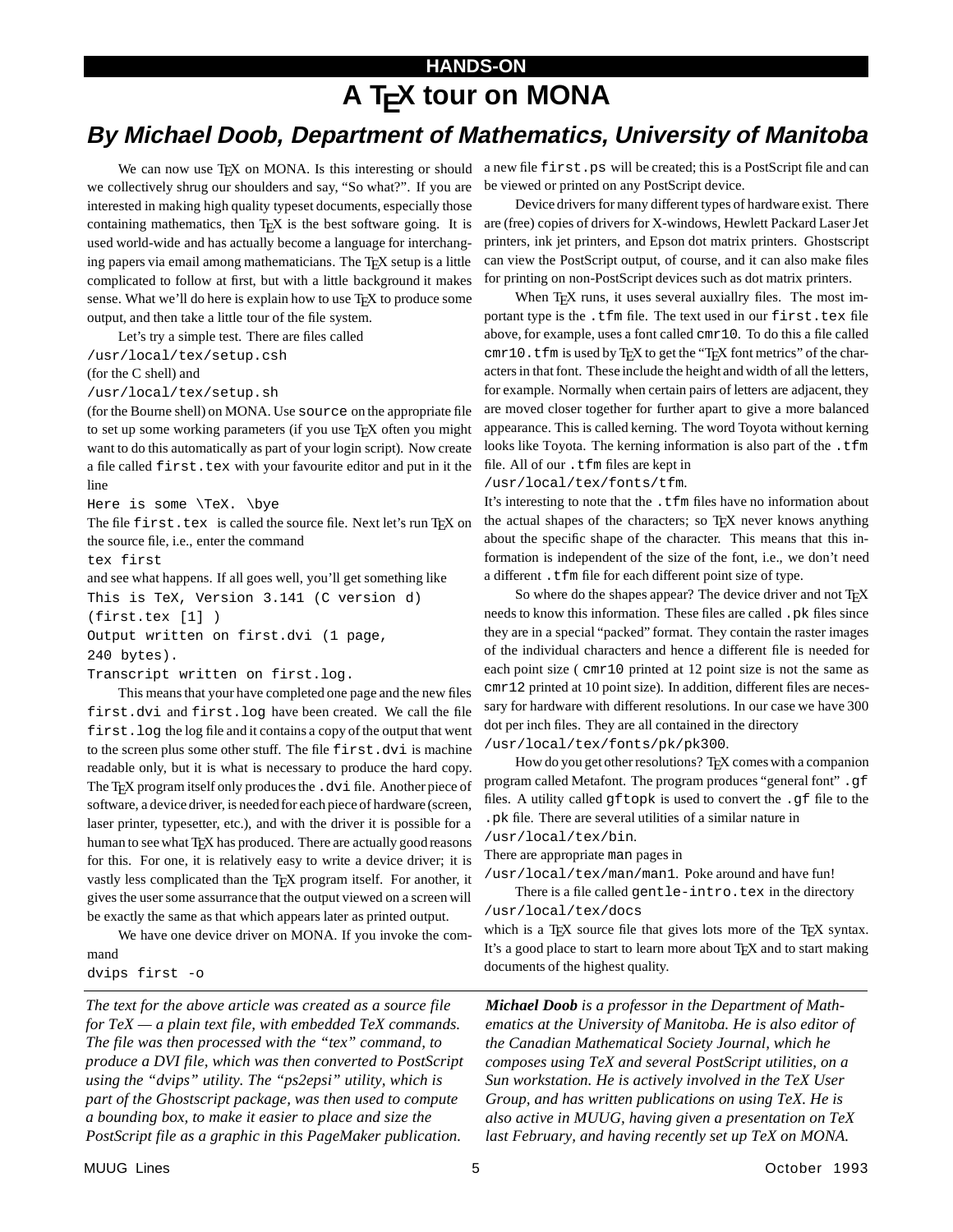### **REFERENCE**

### **Table of Contents For Five Years of Newsletter Articles By Andrew Trauzzi and Gilbert Detillieux**

|                                                                       | <b>Issue Month/Year</b>                     |                            |
|-----------------------------------------------------------------------|---------------------------------------------|----------------------------|
| Article Title                                                         | Principal AuthorPg Article Type<br>Oct 1988 |                            |
| MKS Toolkit                                                           | Gilles Detillieux<br><b>Nov 1988</b>        | 3 Review                   |
| The NeXT Computer - Press Release Gilles Detillieux                   |                                             | 3 Industry                 |
| Masscomp and Concurrent Computer Merge                                |                                             |                            |
|                                                                       | Gilles Detillieux                           | 5 Industry                 |
|                                                                       | Dec 1988                                    |                            |
| The "newuser" program<br>PCS 2100 Tape Backup System                  | Gilles Detillieux<br>Ken Wilke              | 3 Hands-on<br>7 Technology |
|                                                                       | <b>Jan 1989</b>                             |                            |
| A Report on the Internet Worm                                         | <b>Bob Page</b>                             | 3 Industry                 |
| Password Aging                                                        | Susan Zuk                                   | 6 Hands-on                 |
|                                                                       | Feb 1989                                    |                            |
| UNIX Variations                                                       | Darren Besler                               | 3 Industry                 |
| The Init Program and the Inittab File Gilbert Detillieux 4 Hands-on   |                                             |                            |
| A Whereis Command                                                     | Kirk Marat                                  | 5 Hands-on                 |
|                                                                       | <b>Mar 1989</b>                             |                            |
| The Ten Commandments for C Programmers                                |                                             |                            |
|                                                                       | Henry Spencer                               | 3 Humour                   |
| <b>Broadcast News, The Script</b>                                     | Gilles Detillieux                           | 4 Hands-on                 |
| <b>Checking Users' Disk Quotas</b>                                    | Gilles Detillieux                           | 6 Hands-on                 |
| <b>System Tuning</b>                                                  | Apr 1989<br>Susan Zuk                       | 4 Hands-on                 |
|                                                                       | May 1989                                    |                            |
| Comments on Password Aging                                            | David Ferrier                               | 4 Industry                 |
| <b>Securing Your Network</b>                                          | Derek Hay                                   | 5 Hands-on                 |
| TUUG Member List                                                      | Pat Macdonald                               | 6 MUUG                     |
|                                                                       | <b>Jun 1989</b>                             |                            |
| Initializing Serial Ports, Part I - Initializing Login Ports          |                                             |                            |
|                                                                       | Gilbert Detillieux                          | 4 Hands-on                 |
| An Extended "file" Command                                            | Gilles Detillieux                           | 5 Hands-on                 |
|                                                                       | <b>Sept 1989</b>                            |                            |
| Initializing Serial Ports, Part II - Initializing Non-Login Ports     |                                             |                            |
|                                                                       | Gilbert Detillieux 4 Hands-on               |                            |
| Preparing Your Computer For UUCP Susan Zuk                            | Oct 1989                                    | 6 Hands-on                 |
| UNIX Administration Guide for System V                                |                                             |                            |
|                                                                       | Kirk Marat                                  | 4 Book Review              |
| Solving Those Puzzling Quirks of UNIX Systems Use                     |                                             |                            |
|                                                                       | <b>Steven List</b>                          | 5 Hands-on                 |
|                                                                       | <b>Nov 1989</b>                             |                            |
| An Improved Interface Model for the LP                                |                                             |                            |
|                                                                       | Gilbert Detillieux 4 Hands-on               |                            |
| Solving Those Puzzling Quirks of UNIX Systems Use                     |                                             |                            |
|                                                                       | <b>Steven List</b>                          | 7 Hands-on                 |
|                                                                       | <b>Dec 1989</b>                             |                            |
| Hints to Help You Unleash the Power of UNIX                           |                                             |                            |
|                                                                       | Curt Motola<br><b>Jan 1990</b>              | 4 Hands-on                 |
| Solving Those Puzzling Quirks of UNIX Systems Use                     |                                             |                            |
|                                                                       | <b>Steven List</b>                          | 4 Hands-on                 |
|                                                                       | <b>Feb 1990</b>                             |                            |
| How to UNIX: Setting Your Differences - The Multifaceted diff Command |                                             |                            |
|                                                                       | Tim O'Reilly                                | 4 Hands-on                 |
|                                                                       | <b>Mar 1990</b>                             |                            |
| Solving Those Puzzling Quirks of UNIX Systems Use                     |                                             |                            |
|                                                                       | Steven List                                 | 4 Hands-on                 |
|                                                                       | Apr 1990                                    |                            |
| <b>UNIX Programming Tips</b>                                          | Curt Motola                                 | 4 Hands-on                 |
| Smileys                                                               | Gilles Detillieux                           | 7 Humour                   |
|                                                                       | <b>Jun 1990</b>                             |                            |
| The UNIX Transportation System                                        | Rick Cook<br><b>Sept 1990</b>               | 4 Hands-on                 |
| <b>UNIX Programming Tips</b>                                          | Curt Motola                                 | 4 Hands-on                 |
|                                                                       |                                             |                            |

| <b>Issue Month/Year</b>                                            |                 |                                            |  |                          |  |
|--------------------------------------------------------------------|-----------------|--------------------------------------------|--|--------------------------|--|
| <b>Article Title</b>                                               | <b>Oct 1990</b> | Principal AuthorPg Article Type            |  |                          |  |
| A Menagerie for Programmers                                        | Nov 1990        | Dave Taylor                                |  | 4 Hands-on               |  |
| A Day in the Life of a System Administrator                        |                 | Derek Hay                                  |  | 5 Hands-on               |  |
| A Day in the Life of a System Administrator                        | Dec 1990        |                                            |  |                          |  |
|                                                                    | Jan 1991        | Derek Hay                                  |  | 6 Hands-on               |  |
| A Day in the Life of a System Administrator                        |                 |                                            |  |                          |  |
|                                                                    | Feb 1991        | Derek Hay                                  |  | 4 Hands-on               |  |
| A Helpful Shell Script, Just for Your Interest                     |                 |                                            |  |                          |  |
|                                                                    |                 | Kirk Marat                                 |  | 3 Hands-on               |  |
| Optical Disks: The Light Choice                                    |                 | Jennifer E. Beaver 5 Technology            |  |                          |  |
|                                                                    | <b>Mar 1991</b> |                                            |  |                          |  |
| <b>UNIX</b> for Beginners                                          |                 | Dave Taylor                                |  | 4 Hands-on               |  |
|                                                                    | Apr 1991        |                                            |  |                          |  |
| Navigating Usenet                                                  |                 | Dave Taylor<br>Gilbert Detillieux          |  | 3 Industry<br>3 Humour   |  |
| Rap Song Generator                                                 | <b>Jun 1991</b> |                                            |  |                          |  |
| The Sociology of Electronic Mail                                   |                 | Rick Cook                                  |  | 4 Industry               |  |
| <b>TUUG Member List</b>                                            |                 | Gilles Detillieux                          |  | 7 MUUG                   |  |
|                                                                    | Oct 1991        |                                            |  |                          |  |
| UNIX for Beginners - Practical Advice on Getting Started           |                 |                                            |  |                          |  |
|                                                                    |                 | Glenn K. Schulke                           |  | 4 Hands-on               |  |
| The Challenge of OLTP                                              | <b>Nov 1991</b> | Peggy King                                 |  | 6 Industry               |  |
| Implementing an Open Systems Architecture                          |                 |                                            |  |                          |  |
|                                                                    |                 | Burnes Hollyman                            |  | 4 Industry               |  |
| Finding a Specific Newsgroup                                       |                 | Dave Taylor                                |  | 7 Hands-on               |  |
| R4000 RISC Microprocessor Introduced                               |                 |                                            |  |                          |  |
|                                                                    | Dec 1991        | Unknown                                    |  | 8 Technology             |  |
| First UNIX Symposium Deemed a Success                              |                 |                                            |  |                          |  |
|                                                                    |                 | Allan Moulding                             |  | 1 MUUG                   |  |
| UNIX Symposium 1991 Highlights                                     |                 | Gilbert Detillieux                         |  | 4 Industry               |  |
| Modem Mumbo-Jumbo                                                  |                 | <b>Bill Garfield</b>                       |  | 6 Hands-on               |  |
| An Operating System Matures                                        |                 | <b>Rick Cook</b>                           |  | 7 Technology             |  |
|                                                                    | <b>Jan 1992</b> |                                            |  |                          |  |
| Tapes and $U(nix)$                                                 | <b>Feb 1992</b> | Roland Schneider 4 Hands-on                |  |                          |  |
| Sun RPC Programming                                                |                 | Scott Balneaves 5 Hands-on                 |  |                          |  |
| Lpquit - An Interactive Cancel Command for the System V LP Spooler |                 |                                            |  |                          |  |
|                                                                    |                 | Kirk Marat 7 Hands-on                      |  |                          |  |
| Motorola's MC88110 Microprocessor Debuts                           |                 |                                            |  |                          |  |
|                                                                    |                 | Allan Moulding                             |  | 8 Technology             |  |
|                                                                    | <b>Mar 1992</b> |                                            |  |                          |  |
| U of M Network and UNIX Facilities Expanding                       |                 | R. Kwiatkowski                             |  | 1 MUUG                   |  |
| The Internet, UUCP, Mail, News, and All That                       |                 |                                            |  |                          |  |
|                                                                    |                 | Roland Schneider                           |  | 4 Hands-on               |  |
| Sun RPC Programming II - A Tale of Two Protocols                   |                 |                                            |  |                          |  |
|                                                                    |                 | <b>Scott Balneaves</b>                     |  | 5 Hands-on               |  |
| Uniforum Canada Decision                                           |                 | Unknown                                    |  | 7 Industry               |  |
| TUUG Membership List                                               |                 | Gilles Detillieux                          |  | 8 MUUG                   |  |
|                                                                    | Apr 1992        |                                            |  |                          |  |
| Have You Read Any Good UNIX Books Lately?                          |                 |                                            |  |                          |  |
|                                                                    |                 | R. Kwiatkowski                             |  | 1 Book Review            |  |
| The Wonders of Electronic Mail<br>Sun RPC Programming III          |                 | Roland Schneider<br><b>Scott Balneaves</b> |  | 5 Hands-on<br>7 Hands-on |  |
|                                                                    | May 1992        |                                            |  |                          |  |
| User Group Survey Results                                          |                 | Roland Schneider                           |  | 1 MUUG                   |  |
| Static Electricity and Your Computer Roland Schneider              |                 |                                            |  | 3 Technology             |  |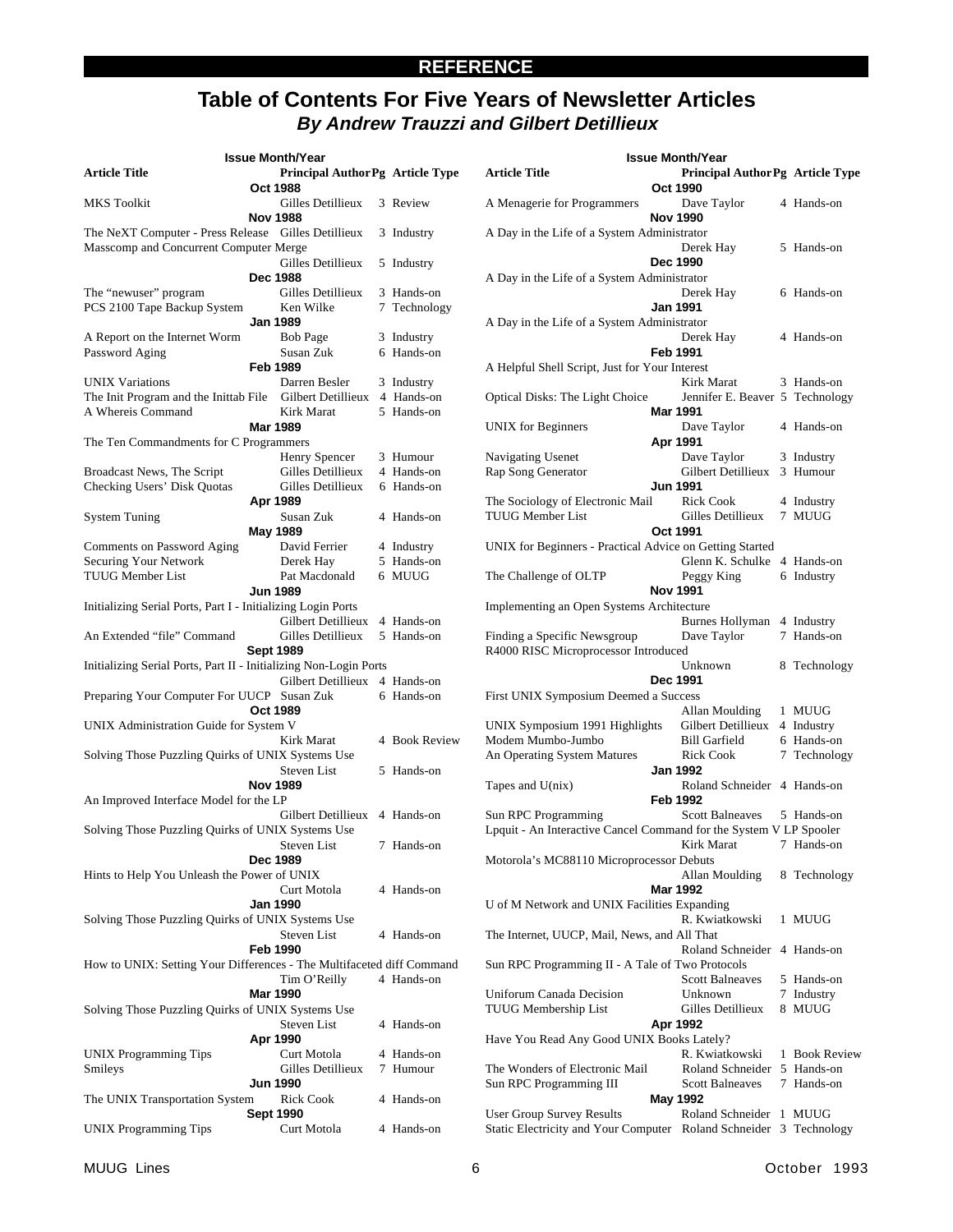### **REFERENCE**

|                                                        | <b>Issue Month/Year</b>                |               |                                                             |                  | <b>Issue Month/Year</b>         |               |
|--------------------------------------------------------|----------------------------------------|---------------|-------------------------------------------------------------|------------------|---------------------------------|---------------|
| <b>Article Title</b>                                   | <b>Principal AuthorPg Article Type</b> |               | <b>Article Title</b>                                        |                  | Principal AuthorPg Article Type |               |
|                                                        | May 1992                               |               |                                                             | <b>Feb 1993</b>  |                                 |               |
| Across the Chasm of Incompatibility Stephen Lawton     |                                        | 4 Industry    | Is there SIGnificant Interest?                              |                  | <b>Bary Finch</b>               | 1 MUUG        |
| <b>Special Files</b>                                   | Roland Schneider 6 Technology          |               | Configuring UUCP, Part One                                  |                  | Gord Tulloch                    | 4 Hands-on    |
| Using Shared Memory for Inter-Process Communication    |                                        |               | Mail Aliases on the MUUG Online System                      |                  |                                 |               |
|                                                        | Peter Graham                           | 7 Hands-on    |                                                             |                  | <b>Gilbert Detillieux</b>       | 4 MONA        |
| Alpha Architecture Technical Summary                   |                                        |               | Sybase Database Objects                                     |                  | <b>Scott Balneaves</b>          | 6 Hands-on    |
|                                                        | <b>Dick Sites</b>                      | 10 Technology | Selecting a Programming Language Made Easy                  |                  |                                 |               |
|                                                        | <b>Jun 1992</b>                        |               |                                                             |                  | Daniel Salomon                  | 7 Humour      |
| <b>MUUG</b> Goes Online!                               | Roland Schneider 1 MONA                |               |                                                             | <b>Mar 1993</b>  |                                 |               |
| Using the XView OPEN LOOK Toolkit                      |                                        |               | <b>Books Worth Reading</b>                                  |                  | Royce Howland                   | 1 Book Review |
|                                                        | Roland Schneider 4 Hands-on            |               | Writing Software for Portability, Part 1 Gilbert Detillieux |                  |                                 | 4 Hands-on    |
| Using Shared Memory for Inter-Process Communication    |                                        |               | The Day SunOS Died                                          |                  | Andrew Chan                     | 7 Humour      |
|                                                        | Peter Graham                           | 7 Hands-on    |                                                             | Apr 1993         |                                 |               |
|                                                        | <b>Sept 1992</b>                       |               | The Intel Pantheon                                          |                  | Doug Shewfelt                   | 1 Humour      |
| <b>MUUG Gets A Constitution</b>                        | Gilbert Detillieux 1 MUUG              |               | Writing Software for Portability, Part 2 Gilbert Detillieux |                  |                                 | 5 Hands-on    |
| So, You Wanna Learn About UNIX? Walter Zintz           |                                        | 4 Book Review | DL-232 - A New Standard                                     |                  | Dave Lyons                      | 6 Humour      |
| Emacs - The Extensible Self-documenting Text Editor    |                                        |               | The Perils of Hardware Installation                         |                  | Daniel John Little 7 Humour     |               |
|                                                        | Roland Schneider 7 Review              |               |                                                             | May 1993         |                                 |               |
| Using Shared Memory for Inter-Process Communication    |                                        |               | <b>Books Worth Reading</b>                                  |                  | Royce Howland                   | 1 Book Review |
|                                                        | Peter Graham                           | 8 Hands-on    | Postscript                                                  |                  | Roland Schneider                | 4 Hands-on    |
|                                                        | Oct 1992                               |               | Common Open Software Environment Various                    |                  |                                 | 6 Industry    |
| MUUG Online, User Fees, etc.                           | Gilbert Detillieux 1 MONA              |               |                                                             | <b>Jun 1993</b>  |                                 |               |
| Some Light Reading                                     | Gilbert Detillieux 4 Book Review       |               | Your Disk Space Quota                                       |                  | Gilles Detillieux               | 1 MONA        |
| <b>Terminations and Terminators</b>                    | Roland Schneider 8 Technology          |               | Open Systems News                                           |                  | Unknown                         | 4 Industry    |
|                                                        | <b>Nov 1992</b>                        |               | <b>CA Domain Statistics</b>                                 |                  | John Demco                      | 5 Industry    |
| Tips for Downloading From MONA                         | Gilles Detillieux                      | 1 MONA        | Not Yet Dancing on the Desktop                              |                  | Jennifer Beaver                 | 6 Industry    |
| Patch                                                  | Roland Schneider 4 Review              |               | Berkeley California                                         |                  | Unknown                         | 9 Humour      |
| The Toaster                                            | Ken Stewart                            | 5 Humour      | SIG Sideline                                                |                  | <b>Bary Finch</b>               | 10 MUUG       |
| Memory Price Skyrockets                                | Mark H. Anbinder 6 Industry            |               |                                                             | <b>Sept 1993</b> |                                 |               |
| find - Find Files by Name, or by Other Characteristics |                                        |               | The Internet                                                |                  | Gilbert Detillieux 1 MUUG       |               |
|                                                        | Roland Schneider 6 Hands-on            |               | Performance Problems?  Profile That Code!                   |                  |                                 |               |
|                                                        | Dec 1992                               |               |                                                             |                  | Gilbert Detillieux 4 Hands-on   |               |
| Celebrate the Season with MUUG                         | Paul Hope                              | 1 MUUG        | The MUUG Online System and Your Connect Time Quota          |                  |                                 |               |
| <b>Internet Domain Survey</b>                          | Mark K. Lottor                         | 4 Industry    |                                                             |                  | Gilles Detillieux               | 5 MONA        |
| Beyond the Hype                                        | Doug Stitch                            | 5 Review      | SIG Sideline                                                |                  | <b>Bary Finch</b>               | 7 MUUG        |
|                                                        | <b>Jan 1993</b>                        |               |                                                             |                  |                                 |               |
| The Sermon on the Monitor                              | Gilbert Detillieux                     | 1 MUUG        |                                                             |                  |                                 |               |
| Customizing the vi Editor                              | Kirk Marat                             | 4 Hands-on    |                                                             |                  |                                 |               |
| A Brief Look at Early UNIX                             | Dean Provins                           | 5 Industry    |                                                             |                  |                                 |               |

### **Topic Index For Five Years of Newsletter Articles**

| <b>Topic (Article Type)</b>                                           |             |                | <b>Topic (Article Type)</b>                                        |                         |  |  |
|-----------------------------------------------------------------------|-------------|----------------|--------------------------------------------------------------------|-------------------------|--|--|
| <b>Article Title</b>                                                  | Mon/Year Pg |                | <b>Article Title</b>                                               | Mon/Year Pg             |  |  |
| <b>Book Review</b>                                                    |             |                | Hands-on                                                           |                         |  |  |
| <b>Books Worth Reading</b>                                            | Mar 1993 1  |                | An Improved Interface Model for the LP                             | Nov 1989 4              |  |  |
| <b>Books Worth Reading</b>                                            | May 1993    | - 1            | Lpquit - An Interactive Cancel Command for the System V LP Spooler |                         |  |  |
| Have You Read Any Good UNIX Books Lately?                             | Apr 1992 1  |                |                                                                    | Feb 1992 7              |  |  |
| So, You Wanna Learn About UNIX?                                       | Sept 1992 4 |                | A Menagerie for Programmers                                        | Oct 1990 4              |  |  |
| Some Light Reading                                                    | Oct 1992 4  |                | Modem Mumbo-Jumbo                                                  | Dec 1991 6              |  |  |
| UNIX Administration Guide for System V                                | Oct 1989 4  |                | The "newuser" program                                              | Dec 1988 3              |  |  |
| Hands-on                                                              |             |                | Password Aging                                                     | Jan 1989 6              |  |  |
| Broadcast News, The Script                                            | Mar 1989    | -4             | Performance Problems?  Profile That Code!                          | Sept 1993 4             |  |  |
| Checking Users' Disk Quotas                                           | Mar 1989    | - 6            | Postscript                                                         | May 1993 4              |  |  |
| Configuring UUCP, Part One                                            | Feb 1993    | $\overline{4}$ | Preparing Your Computer For UUCP                                   | Sept 1989 6             |  |  |
| Customizing the vi Editor                                             | Jan 1993 4  |                | Securing Your Network                                              | May 1989 5              |  |  |
| A Day in the Life of a System Administrator                           | Nov 1990 5  |                | Solving Those Puzzling Quirks of UNIX Systems Use                  | Oct 1989 5              |  |  |
| A Day in the Life of a System Administrator                           | Dec 1990 6  |                | Solving Those Puzzling Quirks of UNIX Systems Use                  | Nov 1989 7              |  |  |
| A Day in the Life of a System Administrator                           | Jan 1991    | $\overline{4}$ | Solving Those Puzzling Quirks of UNIX Systems Use                  | Jan 1990 4              |  |  |
| An Extended "file" Command                                            | Jun 1989    | - 5            | Solving Those Puzzling Quirks of UNIX Systems Use                  | Mar 1990 4              |  |  |
| find - Find Files by Name, or by Other Characteristics                | Nov 1992 6  |                | Sun RPC Programming                                                | Feb 1992 5              |  |  |
| Finding a Specific Newsgroup                                          | Nov 1991    | 7              | Sun RPC Programming II - A Tale of Two Protocols                   | Mar 1992 5              |  |  |
| A Helpful Shell Script, Just for Your Interest                        | Feb 1991 3  |                | Sun RPC Programming III                                            | Apr 1992 7              |  |  |
| Hints to Help You Unleash the Power of UNIX                           | Dec 1989 4  |                | Sybase Database Objects                                            | Feb 1993 6              |  |  |
| How to UNIX: Setting Your Differences - The Multifaceted diff Command |             |                | <b>System Tuning</b>                                               | Apr 1989 4              |  |  |
|                                                                       | Feb 1990 4  |                | Tapes and $U(nix)$                                                 | Jan 1992 4              |  |  |
| The Init Program and the Inittab File                                 | Feb 1989 4  |                | <b>UNIX</b> for Beginners                                          | Mar 1991 4              |  |  |
| Initializing Serial Ports, Part I - Initializing Login Ports          | Jun 1989    | $\overline{4}$ | UNIX for Beginners - Practical Advice on Getting Started           | Oct 1991 4              |  |  |
| Initializing Serial Ports, Part II - Initializing Non-Login Ports     | Sept 1989 4 |                | <b>UNIX Programming Tips</b>                                       | Apr 1990 4              |  |  |
| The Internet, UUCP, Mail, News, and All That                          | Mar 1992 4  |                | UNIX Programming Tips                                              | Sept 1990 4             |  |  |
| $MHLCD$ $\vdots$                                                      |             |                | 7                                                                  | $O_{\alpha}$ tahar 1002 |  |  |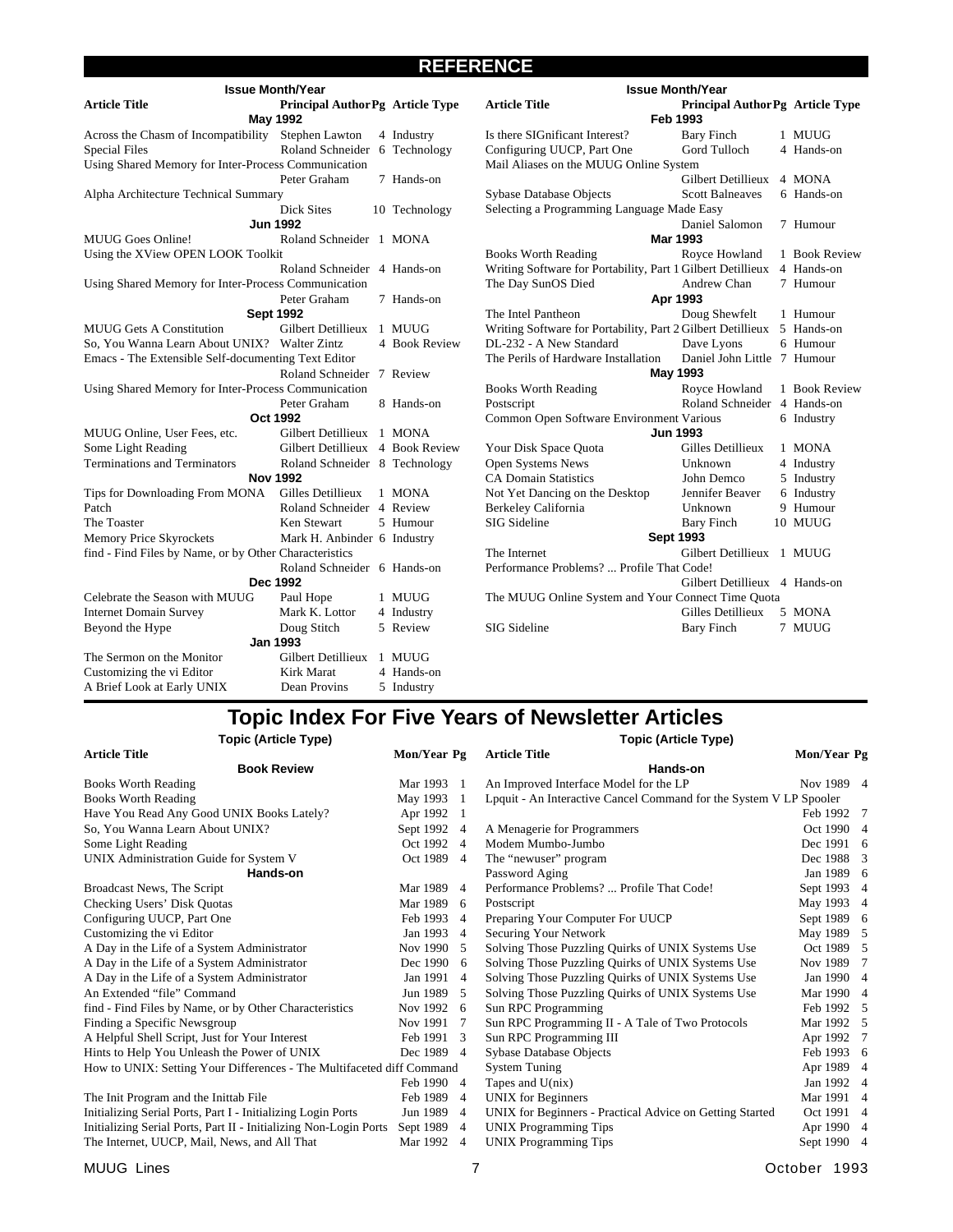### **REFERENCE**

| <b>Topic (Article Type)</b>                         |             |                         | <b>Topic (Article Type)</b>                         |             |  |
|-----------------------------------------------------|-------------|-------------------------|-----------------------------------------------------|-------------|--|
| <b>Article Title</b>                                | Mon/Year Pg |                         | <b>Article Title</b>                                | Mon/Year Pg |  |
| Hands-on                                            |             |                         | <b>Industry</b>                                     |             |  |
| The UNIX Transportation System                      | Jun 1990 4  |                         | UNIX Symposium 1991 Highlights                      | Dec 1991 4  |  |
| Using Shared Memory for Inter-Process Communication | May 1992 7  |                         | <b>UNIX Variations</b>                              | Feb 1989 3  |  |
| Using Shared Memory for Inter-Process Communication | Jun 1992 7  |                         | <b>MONA</b>                                         |             |  |
| Using Shared Memory for Inter-Process Communication | Sept 1992 8 |                         | MUUG Goes Online!                                   | Jun 1992 1  |  |
| Using the XView OPEN LOOK Toolkit                   | Jun 1992 4  |                         | MUUG Online, User Fees, etc.                        | Oct 1992 1  |  |
| A Whereis Command                                   | Feb 1989 5  |                         | The MUUG Online System and Your Connect Time Quota  | Sept 1993 5 |  |
| The Wonders of Electronic Mail                      | Apr 1992 5  |                         | Mail Aliases on the MUUG Online System              | Feb 1993 4  |  |
| Writing Software for Portability, Part 1            | Mar 1993 4  |                         | Tips for Downloading From MONA                      | Nov 1992 1  |  |
| Writing Software for Portability, Part 2            | Apr 1993 5  |                         | Your Disk Space Quota                               | Jun 1993 1  |  |
| <b>Humour</b>                                       |             |                         | <b>MUUG</b>                                         |             |  |
| Berkeley California                                 | Jun 1993 9  |                         | Celebrate the Season with MUUG                      | Dec 1992 1  |  |
| The Day SunOS Died                                  | Mar 1993 7  |                         | First UNIX Symposium Deemed a Success               | Dec 1991 1  |  |
| DL-232 - A New Standard                             | Apr 1993 6  |                         | The Internet                                        | Sept 1993 1 |  |
| The Intel Pantheon                                  | Apr 1993 1  |                         | Is there SIGnificant Interest?                      | Feb 1993 1  |  |
| The Perils of Hardware Installation                 | Apr 1993 7  |                         | <b>MUUG Gets A Constitution</b>                     | Sept 1992 1 |  |
| Rap Song Generator                                  | Apr 1991 3  |                         | The Sermon on the Monitor                           | Jan 1993 1  |  |
| Selecting a Programming Language Made Easy          | Feb 1993 7  |                         | SIG Sideline                                        | Jun 1993 10 |  |
| Smileys                                             | Apr 1990 7  |                         | <b>SIG</b> Sideline                                 | Sept 1993 7 |  |
| The Ten Commandments for C Programmers              | Mar 1989 3  |                         | <b>TUUG Member List</b>                             | May 1989 6  |  |
| The Toaster                                         | Nov 1992 5  |                         | <b>TUUG Member List</b>                             | Jun 1991 7  |  |
| <b>Industry</b>                                     |             |                         | TUUG Membership List                                | Mar 1992 8  |  |
| Across the Chasm of Incompatibility                 | May 1992 4  |                         | U of M Network and UNIX Facilities Expanding        | Mar 1992 1  |  |
| A Brief Look at Early UNIX                          | Jan 1993 5  |                         | <b>User Group Survey Results</b>                    | May 1992 1  |  |
| <b>CA Domain Statistics</b>                         | Jun 1993 5  |                         | <b>Review</b>                                       |             |  |
| The Challenge of OLTP                               | Oct 1991 6  |                         | Beyond the Hype                                     | Dec 1992 5  |  |
| Comments on Password Aging                          | May 1989 4  |                         | Emacs - The Extensible Self-documenting Text Editor | Sept 1992 7 |  |
| Common Open Software Environment                    | May 1993 6  |                         | <b>MKS</b> Toolkit                                  | Oct 1988 3  |  |
| Implementing an Open Systems Architecture           | Nov 1991 4  |                         | Patch                                               | Nov 1992 4  |  |
| <b>Internet Domain Survey</b>                       | Dec 1992 4  |                         | <b>Technology</b>                                   |             |  |
| Masscomp and Concurrent Computer Merge              | Nov 1988    | - 5                     | Alpha Architecture Technical Summary                | May 1992 10 |  |
| Memory Price Skyrockets                             | Nov 1992 6  |                         | Motorola's MC88110 Microprocessor Debuts            | Feb 1992 8  |  |
| Navigating Usenet                                   | Apr 1991    | $\overline{\mathbf{3}}$ | An Operating System Matures                         | Dec 1991 7  |  |
| The NeXT Computer - Press Release                   | Nov 1988    | $\overline{\mathbf{3}}$ | Optical Disks: The Light Choice                     | Feb 1991 5  |  |
| Not Yet Dancing on the Desktop                      | Jun 1993 6  |                         | PCS 2100 Tape Backup System                         | Dec 1988 7  |  |
| Open Systems News                                   | Jun 1993    | -4                      | R4000 RISC Microprocessor Introduced                | Nov 1991 8  |  |
| A Report on the Internet Worm                       | Jan 1989    | -3                      | <b>Special Files</b>                                | May 1992 6  |  |
| The Sociology of Electronic Mail                    | Jun 1991 4  |                         | Static Electricity and Your Computer                | May 1992 3  |  |
| Uniforum Canada Decision                            | Mar 1992 7  |                         | <b>Terminations and Terminators</b>                 | Oct 1992 8  |  |

### **Corporate Sponsors**

## **The Manitoba UNIX User Group**

**gratefully acknowledges the generous support of the following**

## **Corporate Sponsors**

**IBM Canada Ltd. Xerox Canada Ltd. Hewlett-Packard (Canada) Ltd. Digital Equipment of Canada Ltd. Great-West Life Assurance Company University of Manitoba**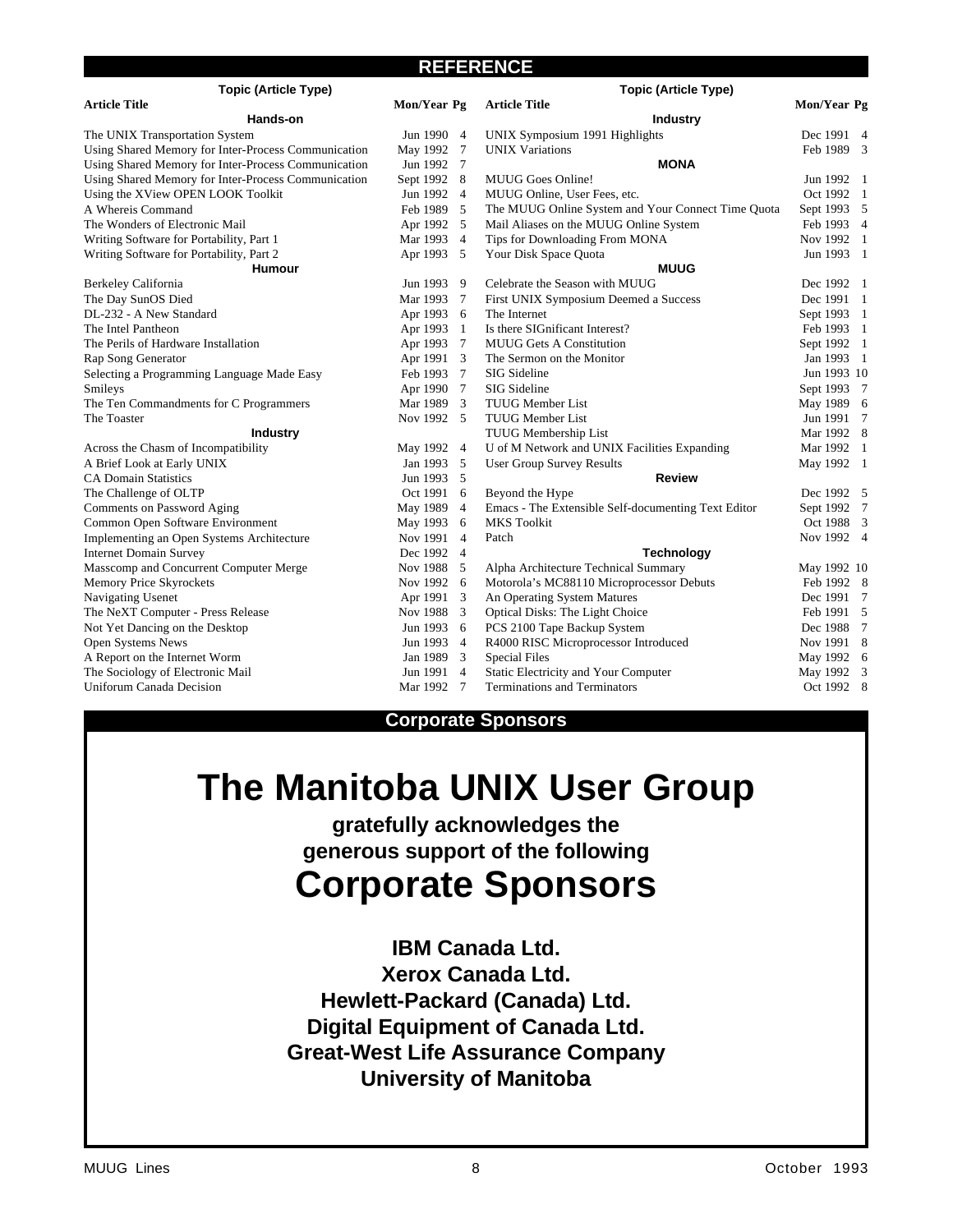## **SIG Sideline By Bary Finch, SIG Coordinator**

It was a dark and stormy night... but we had a good turnout at the last SIG (Special Interest Group) meeting on Tuesday the 21st, in spite of the weather. We did not have a specific presentation for this meeting, so we continued with our round-table format. The discussions for the night centered mainly on UUCP and Linux.

The big reason for Linux to dominate the discussion was the presence of a portable system running Linux! Greg Moeller graciously provided his portable PC to demonstrate aspects of Linux. He hopes to be able to provide this machine at future meetings. With several of the people at the meeting also running Linux there were a lot of questions on specific details of implementing Linux. The portable PC allowed Greg to try out things on the fly at the meeting. It's a great addition.

Another act of generosity from Greg is that he has made up both 3.5" and 5.25" diskette sets of Linux. The diskette sets that Greg has are the SLS release 1.03 using Kernel version 0.99pl12. The release numbers may not mean much to some of you, but it is a current, and "stable" version that would be good for anyone wanting to try out Linux for the first time. This is the same distribution as on MONA. If anyone is interested in borrowing either set of diskettes, contact Greg Moeller <gkm@calvin.muug.mb.ca>, or come to the next SIG

meeting. Whichever of the sets of diskettes are available will be brought to the meeting for distribution to other interested people.

The other big discussion topic was UUCP. Several of the people at the meeting are getting UUCP going on Linux and other systems, and need more info to really understand what's happening in UUCP. To this end I am arranging for a UUCP presentation to be given at the next SIG meeting. It will cover most of the basics of UUCP (hopefully) and some of the specifics of UUCP connections to MONA. I think this will be of great interest to those who are following the System Administration side of the SIG.

To tie this back to Linux, we will also have Greg's PC with Linux, and of course Greg to demonstrate. We hope to have Greg's PC attached to a projection unit so we can all see the screen. This will allow Greg to review the UUCP specific files in Linux for all of us to see.

The next meeting is scheduled for Tuesday, October 19, at 7:30 p.m. This meeting will again be held at ISM, 400 Ellice Avenue, behind Portage Place. Our host is Wolfgang von Thuelen. He will be waiting in the lobby as of 7:15 p.m. to let everyone in.

Hope to see you at the October meeting!  $\mathscr I$ 

# **Agenda**

**for**

### **Tuesday, October 12, 1993, 7:30 PM Samuel N. Cohen Auditorium St-Boniface Hospital Research Centre Main Floor, 351 Taché**

| 1. | President's Welcome                                                                                   | 7:30 |
|----|-------------------------------------------------------------------------------------------------------|------|
| 2. | Round Table                                                                                           | 7:35 |
| 3. | <b>Business Meeting</b><br>Old Business<br>a)<br>b) New Business<br><b>MUUG Board Elections</b><br>c) | 8:00 |
| 4. | Coffee Break                                                                                          | 8:30 |
| 5. | Presented Topic<br>To Be Announced                                                                    | 8:45 |

*Stay tuned for details — watch muug.general for updates, as they become available.*

### 6. Adjourn 9:30

**Note**: Please try to arrive at the meeting between 7:15 and 7:30, to avoid disrupting the meeting in progress.

### **Coming Up**

### **Meeting:**

Next month's meeting is scheduled for Tuesday, November 9, at 7:30 PM. Meeting location will be the St-Boniface Research Centre, as usual. The November meeting topic is still to be announced. Stay tuned for details.

Got any ideas for meeting topics? Any particular speaker or company you'd like to see at one of our meetings? Just let our meeting coordinator, Paul Hope, know. You can e-mail him at  $\langle$ phope@muug.mb.ca>.

### **Newsletter:**

Next month, a new editor takes control of the MUUG newsletter. Give the new kid a break and send in some new material, especially shorter articles – half a page to one page (400 to 1000 words) would be fine.

Monsieur Ex has also let me know that his mail-box has room for more of your wonderful queries again – please submit your questions to the old guy via e-mail to <m-ex@muug.mb.ca>. He may be old, but he's not ready for retirement yet!